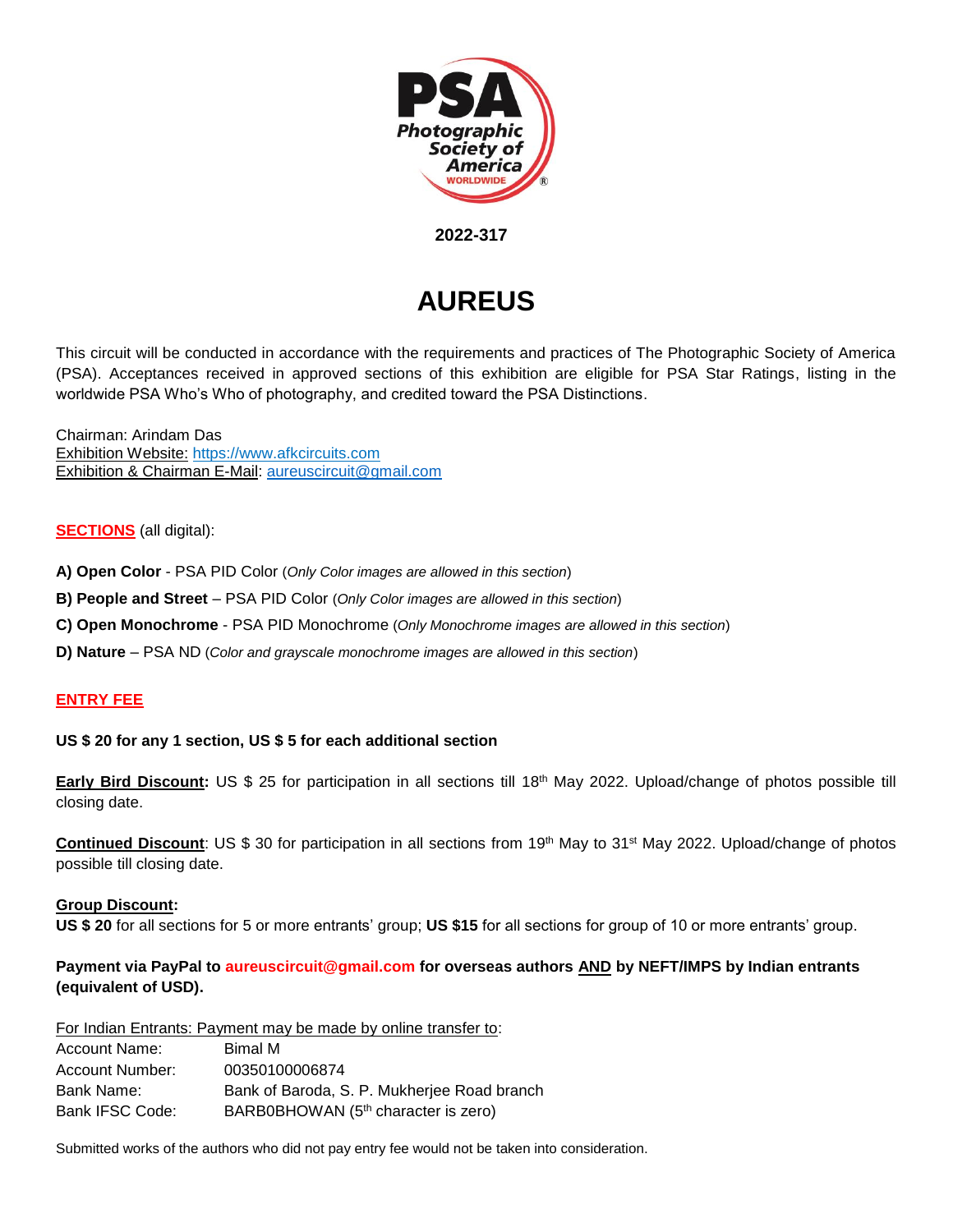# **CALENDAR**

| <b>CLOSING DATE:</b>                  | 23rd June 2022   |
|---------------------------------------|------------------|
| <b>START JUDGING:</b>                 | 03rd July 2022   |
| <b>END JUDGING DATE:</b>              | 14th July 2022   |
| NOTIFICATION:                         | 28th July 2022   |
| <b>SUBMIT EDAS:</b>                   | 13th August 2022 |
| DELIVERY CATALOG: 29th September 2022 |                  |
| DELIVERY AWARDS: 29th September 2022  |                  |
| <b>ONLINE GALLERY:</b>                | 15th August 2022 |

# **JURY MEMBERS:**

# **Judging1**:

Margaret Boike, APSA, MPSA2 (*USA*) – *all sections* Nan Carder, FPSA, GMPSA, EFIAP (*USA*) – *all sections* James D. Smith, APSA, MPSA, GPU CR 3 (*USA*) – *all sections*

# **Judging2**:

Gunther Riehle, APSA, GMPSA/P (*Germany*) – *all sections* Francis Nicoll, GMPSA, MFIAP, EFIAP/s (*Belgium*) – *all sections* Herdis Halvas-Nielsen, GMPSA, GPU CR 3 (*Germany*) – *all sections*

# **Judging3**:

Barbara Jenkin, GMPSA/G, EFIAP/d2, SPSA, ARPS (*England*) – *all sections* Wendy Allard, FRPS, PPSA, EFIAP/s (*England*) – *all sections* Vincent Cochain, EPSA, EFIAP/s (*Belgium*) – *all sections*

# **Judging4**:

Graeme Watson, GMPSA, EFIAP/d2 (*Australia*) – *all sections* Elizabeth Passuello, EPSA, EFIAP (*New Zealand*) – *all sections* Yeokkian Jenn Koh, GMPSA, AFIAP, GPU CR2 (*Malaysia*) – *all sections*

# **AWARDS**

| <b>Open Color (PIDC)</b>    | <b>People and Street (PIDC)</b> | <b>Open Monochrome (PIDM)</b> | Nature (ND)                 |
|-----------------------------|---------------------------------|-------------------------------|-----------------------------|
| 1 PSA Gold                  | 1 PSA Gold                      | 1 PSA Gold                    | 1 PSA Gold                  |
| 3 Certificate of Merit      | 3 Certificate of Merit          | 3 Certificate of Merit        | 3 Certificate of Merit      |
| (downloaded by winners from | (downloaded by winners from     | (downloaded by winners from   | (downloaded by winners from |
| circuit website)            | circuit website)                | circuit website)              | circuit website)            |
| 3 Jury Choice               | 3 Jury Choice                   | 3 Jury Choice                 | 3 Jury Choice               |
| (downloaded by winners from | (downloaded by winners from     | (downloaded by winners from   | (downloaded by winners from |
| circuit website)            | circuit website)                | circuit website)              | circuit website)            |

# **1 Best Club/Group Trophy** for the Circuit

➢ **PSA Gold Medal shall be sent via post. Best Club/Group Trophy if awarded shall be sent via post.**

# **REPORT CARD & CATALOG NOTIFICATIONS**

All participants will receive report card notification via e-mail. Score card sent to entrants shall reflect total score of the first round judging only. Awards and Acceptances lists of the exhibition and circuit catalog will also be published on the website **[https://www.afkcircuits.com](https://www.afkcircuits.com/)** for downloading.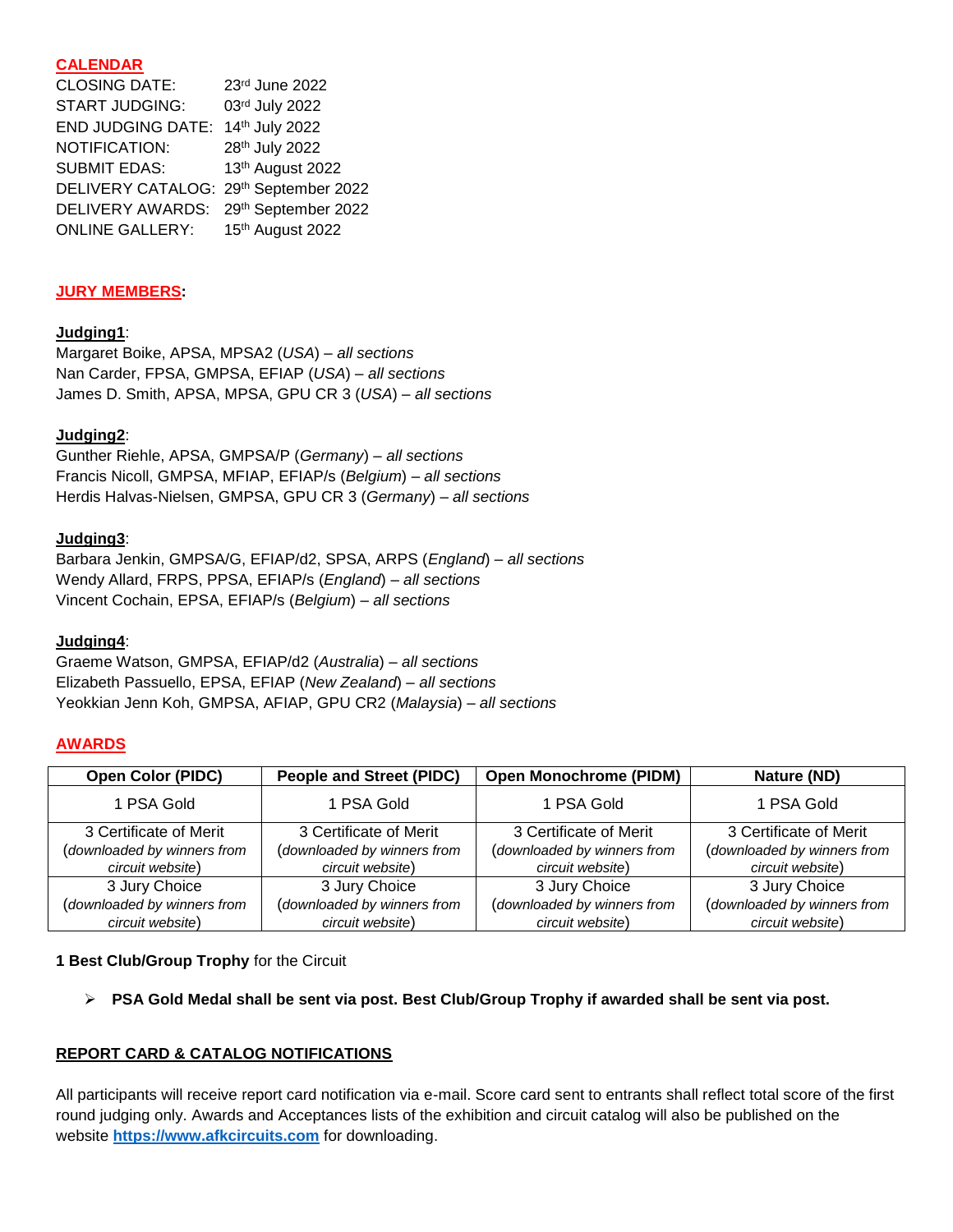**IMAGE AND ENTRY REQUIREMENTS** This exhibition is open to anyone; however, an entry may be rejected when the Sponsor or the Exhibition Organizers, in their reasonable discretion, believes the entry does not conform to exhibition rules and these Conditions of Entry. Membership in any photographic organization is not required.

**Sanctions**: Entries will not be accepted from any entrant who is currently sanctioned by PSA. Entry fees are not refundable in these circumstances

### **PSA Star Ratings**

To receive proper Star ratings credit from PSA, entrants must provide their names and country exactly the same in each exhibition. Aliases are not permitted. Please contact PSA in the event of name changes or relocating to another country. Using one's name differently in different exhibition exposes the entrant to the risk that many of their acceptances may not be recognized by PSA Star Ratings.

#### **Image Creation**

Entries must originate as photographs (image-captures of objects via light sensitivity) made by the entrant on photographic emulsion or acquired digitally.

#### **Certification**:

By virtue of submitting an image, the entrant certifies the work as his or her own. Images may not incorporate elements produced by anyone else (for example: clip art, images or art by others downloaded from the Internet). Aliases are not allowed.

#### **Reproduction**

The entrant permits the sponsors to reproduce all or part of the entered material free of charge for publication and/or display in media related to the exhibition. This may include low resolution posting on a website. Note: Entrants who indicate that their images may not be reproduced or used "will not be eligible for awards" or inclusion in audio-visuals of the exhibition "and could be subject to disqualification" by the exhibition sponsors. The exhibition assumes no liability of any misuse of copyright

**Alteration and Computer Generation** Subject to Divisional restrictions (particularly Nature, Photo Travel, and Photojournalism) images may be altered, either electronically or otherwise, by the maker; adjustments to enhance images or creatively modify images are allowed providing the underlying photograph is retained in a way that is obvious to the viewer. Images may not be constructed entirely with a computer, and must be the sole work of the author

**Re-use of accepted images**: Any image that has been accepted in this exhibition, past or present, may not be entered again in the same Division Star Ratings Class any future instances of this exhibition. It may, of course, be entered in any other PSA recognised exhibitions but **must always have the same title**. **Re-titling in another language is not allowed. Entry**: An Entry consists of, up to and including, four (4) images entered by a single entrant into the same Section. An

entrant may only enter a specific Section once.

#### **Titles**:

Each image must have a unique title **that is a description of the image**. That unique title must be used for entry of that image or of an identical Image into any and all PSA-Recognized exhibitions. Titles must be 35 characters or fewer. No titles may be visible to the judges, and nothing in the image may identify the maker. Titles may not include file extensions such as .jpg or .jpeg (or any other camera capture filenames such as IMG 471). Titles may not consist of personal identifiers possibly augmented by a number; or include words such as "untitled" or "no title". Titles may not consist solely of numbers unless those numbers are prominently contained within the image, such as a contestant number in a race.

#### **Color and Monochrome:**

Color and Monochrome images from the same capture that share substantial pictorial content in common will be considered the same image and must be given the same title.

#### **IMAGE SPECIFICATION**:

Photos must be in JPEG file format; Max. Horizontal length is 1920 pix. Max. Vertical length is 1080 pix. in 300 dpi. Compression 7-12, max 2Mb. Oversized images shall be rejected by the system.

#### **FILE NAMING**

No requirements for file names, file name should be as you would want it to appear in the catalogue (same as title name).Words such as "Untitled" and "No Title" are not acceptable as part or all of an image's title, nor are camera capture filenames or titles consisting of only numbers.

Each image must have a unique title. Once an image has been accepted in a PSA Recognized exhibition, that same image, or a like "in camera" or a "reproduction" duplicate of that image:

i. May not be re-entered in any section of the same Division Star Ratings class in that exhibition regardless of media, format, or title.

ii. May not be re-titled for entry in any other PSA Recognized exhibition.

Title of each image cannot exceed 35 characters and must be in English letters.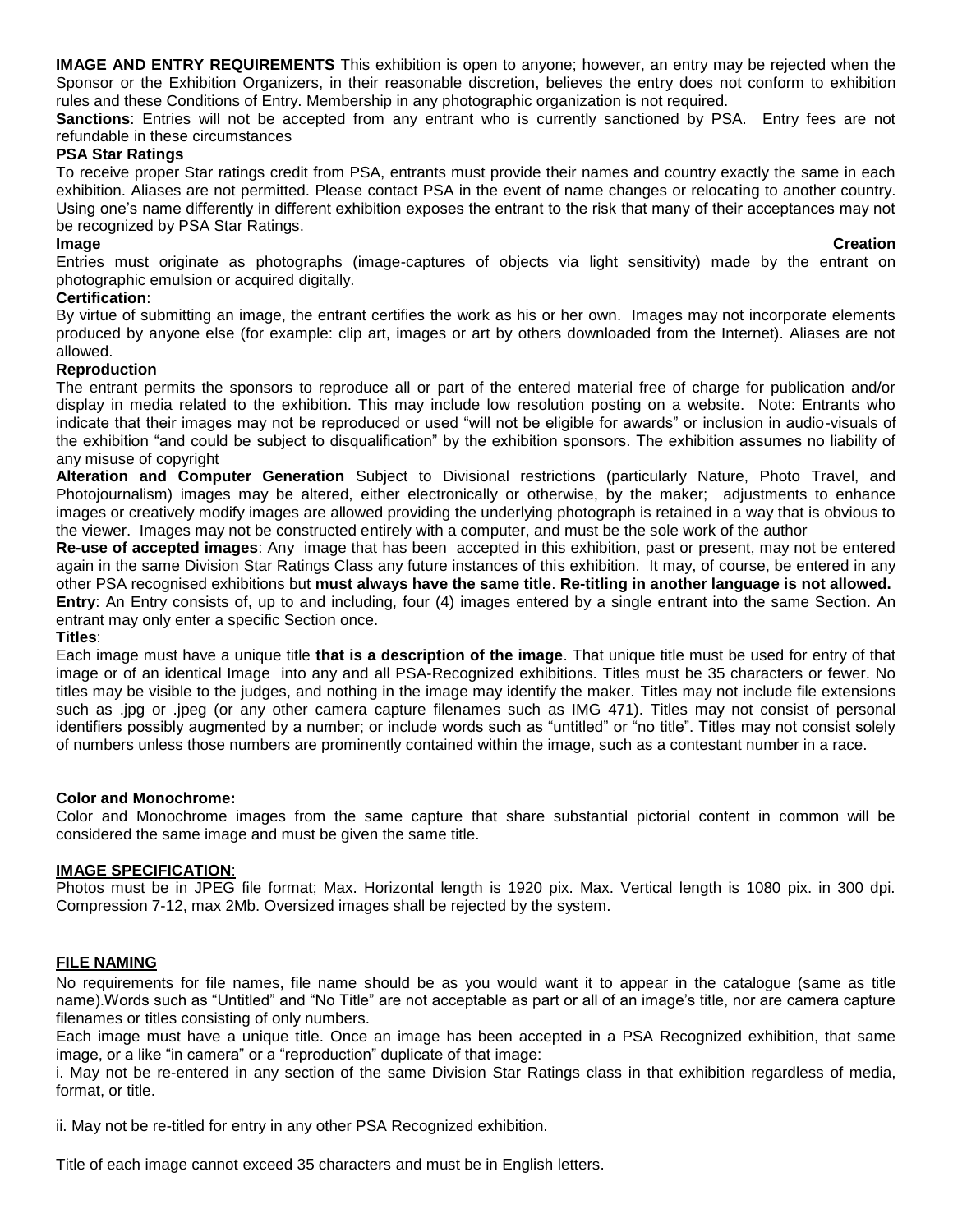#### **PHOTO SUBMISSION:**

Images must be submitted following the instructions on[:](http://www.photomagart.com/) **[https://www.afkcircuits.com](https://www.afkcircuits.com/)** Maximum number of photographs per section is 4. The exhibition is not allowed to resize the pictures sent by the entrants.

#### **The Exhibition will be conducted in accordance with the rules of the PSA**

**An entrant's images will not be presented to the judges consecutively. An entrant's four images will be distributed throughout four rounds of judging in that section.** 

**Distribution of images will be in the same round order as submitted by the entrant.**

#### **JUDGING PROCESS:**

Judging is to take place remotely (online) by each jury member. Distribution of images shall be in the same round order as submitted by the entrant but they shall not appear to the judges' consecutively. Remote judging will take place and all judges shall use color calibrated equipment capable of displaying submitted images at 100% of image resolution as per PSA Exhibition Standards 2022.

Score card sent to entrants shall reflect total score of first round judging only.

#### **Target Acceptance Percentage:** 29% to 35%

#### **DATA PROTECTION**

By entering this exhibition, you are explicitly consenting to the personal details you have supplied, including email addresses, being held, processed and used by the exhibition organizers for purposes associated with this exhibition. You also explicitly consent to such information being sent to organizations that have accorded official recognition, patronage or accreditation to this exhibition. You acknowledge and accept that entering this exhibition means that the status and results of your entry may be made public.

#### **SUBJECT MATTER AND SECTION DEFINITIONS**

#### **Statement on Subject Matter applicable to all sections**

The fundamental rule that must be observed at all times and **applies to all sections** offered in exhibitions with FIAP patronage or PSA recognition is that **the welfare of living creatures is more important than any photograph**. This means that practices such as baiting of subjects with a living creature and removal of birds from nests, for the purpose of obtaining a photograph, are highly unethical, and such photographs are not allowed in any exhibition with FIAP patronage or PSA recognition. Under no circumstances may a living creature be placed in a situation where it will be killed, injured or stressed for the purpose of obtaining a photograph. This rule applies regardless of whether or not the creature being killed, injured or stressed is visible in the captured image.

There are also concerns about the use of aerial photography, drones, helicopters, low flying aircraft. These should not cause any interference with other individuals or animals which causes a disturbance in their normal activity or disrupt the way any individuals or animals interact with their environment.

Entry in this exhibition is conditional on accepting these policies. The content of images must comply with these General Conditions and with the Division and Section definitions listed in these conditions. Images that - in the sole opinion of the judges or the Exhibition Organizers - do not comply, will be disqualified so the entrant may be aware of the problem when considering entry into other exhibitions with FIAP patronage/PSA recognition.

Further details on the PSA's drone policy may be found at [https://psa-photo.org/index.php?psa-policies#drone](https://psa-photo.org/index.php?psa-policies%23drone)

#### **PSA Monochrome Definition**

An image is considered to be Monochrome only if it gives the impression of having no color (i.e. contains only shades of grey which can include pure black and pure white) OR it gives the impression of being a greyscale image that has been toned in one color across the entire image. (For example, by Sepia, red, gold, etc.) A greyscale or multi-colored image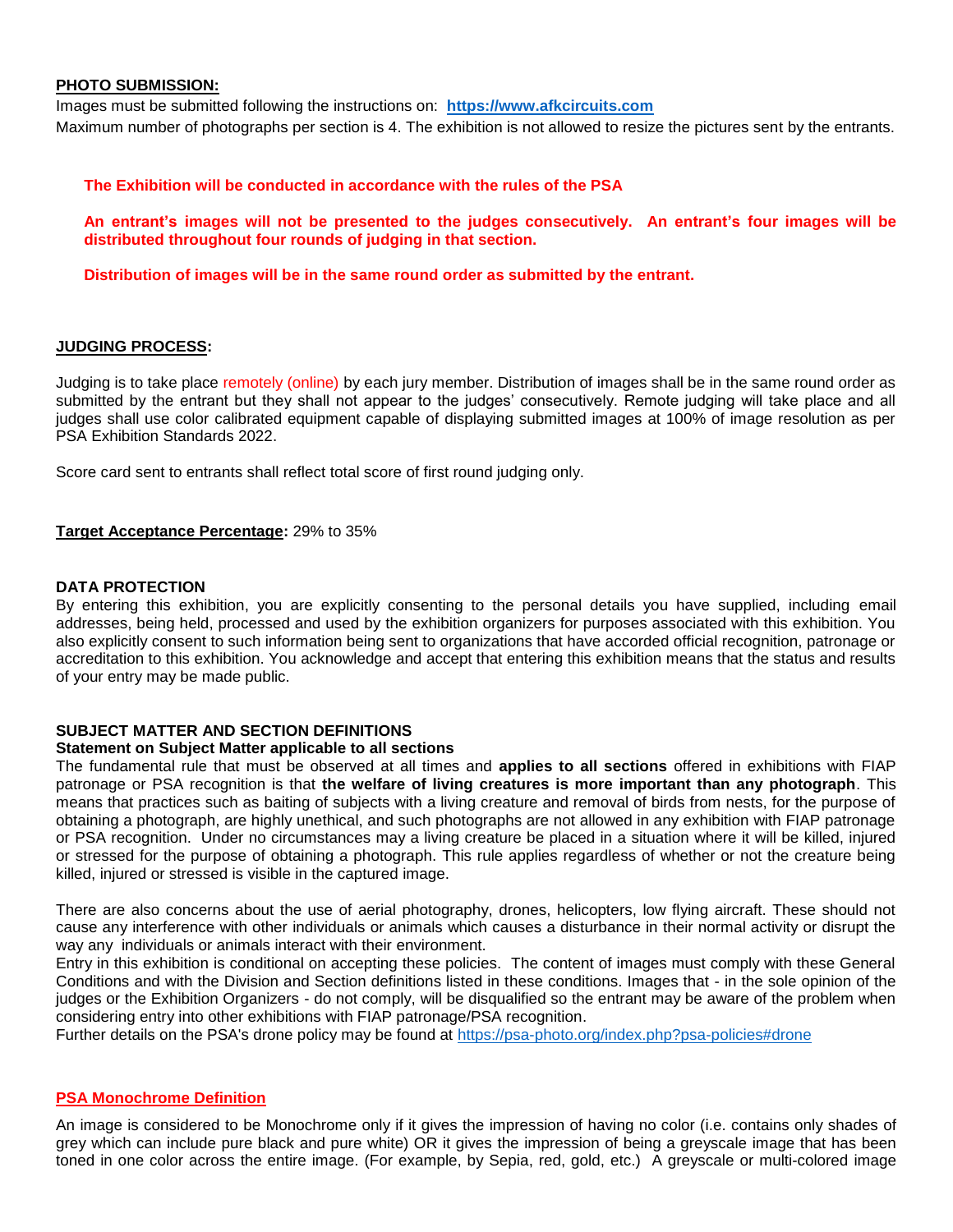modified or giving the impression of having been modified by partial toning, multi-toning or by the inclusion of spot coloring does not meet the definition of monochrome and shall be classified as a Color Work.

**Greyscale Monochrome** images may be entered for Nature and Photo Travel but toned images are not permitted for these sections.

Monochrome images **may not** be entered in PID Color Sections.

**People and Street Definition (PID-C,** theme definition from the organizer**)**

An image entered in this section may be of people / people in street / street life etc. Monochrome images are not allowed in this section.

*Attention is drawn to the PSA Statement on Subject Matter which applies to all sections*

#### **PSA/FIAP Nature Definition**

Nature photography records all branches of natural history except anthropology and archaeology. This includes all aspects of the physical world, both animate and inanimate, that have not been made or modified by humans.

Nature images must convey the truth of the scene that was photographed. A well-informed person should be able to identify the subject of the image and be satisfied that it has been presented honestly and that no unethical practices have been used to control the subject or capture the image. Images that directly or indirectly show any human activity that threatens the life or welfare of a living organism are not allowed.

The most important part of a Nature image is the nature story it tells. High technical standards are expected and the image must look natural. Adding a vignette or blurring the background during processing is not allowed.

Objects created by humans, and evidence of human activity, are allowed in Nature images only when they are a necessary part of the Nature story.

Photographs of human-created hybrid plants, cultivated plants, feral animals, domesticated animals, human-created hybrid animals and mounted or preserved zoological specimens are not allowed.

Images taken with subjects under controlled conditions, such as zoos, are allowed.

Controlling live subjects by chilling, anaesthetic or any other method of restricting natural movement for the purpose of a photograph is not allowed.

No modification that changes the truth of a Nature image is allowed. Images may be cropped but no other technique that removes, adds or moves any part of the image is allowed.

Techniques that remove elements added by the camera, such as dust spots, digital noise and lens flare are allowed.

Complete conversion of colour images to greyscale monochrome is allowed. Partial conversion, toning and infrared captures or conversions are not allowed.

Images of the same subject that are combined in-camera or with software by focus stacking or exposure blending are allowed. Multiple images with overlapping fields of view that are taken consecutively and combined in-camera or with software (image stitching) are allowed.

*Attention is drawn to the PSA Statement on Subject Matter which applies to all sections*

#### **Borders**

For the purpose of this exhibition any border added to a Nature digital file must be a single border of white or grey, no greater than 3 -5 pixels in width.

#### **Breaches of Rules**

If, at any time, it is determined in the reasonable discretion of the exhibition organizer or the judges before, during, or after the judging of an exhibition that an entrant has submitted entries where one or more images may fail to comply with these Conditions of Entry, including the stated definitions, the exhibition organizers reserve the right to delete the entry from the exhibition and void any or all acceptances or awards in connection with the exhibition. Fees may be forfeited or refunded in these circumstances. The entrant acknowledges that the decision of the exhibition organizers or the judges is final

In order to ensure that images comply with the Conditions of Entry and definitions, the exhibition organizers may carry out reasonable measures to verify that:

a) the images are the original work of the entrant and